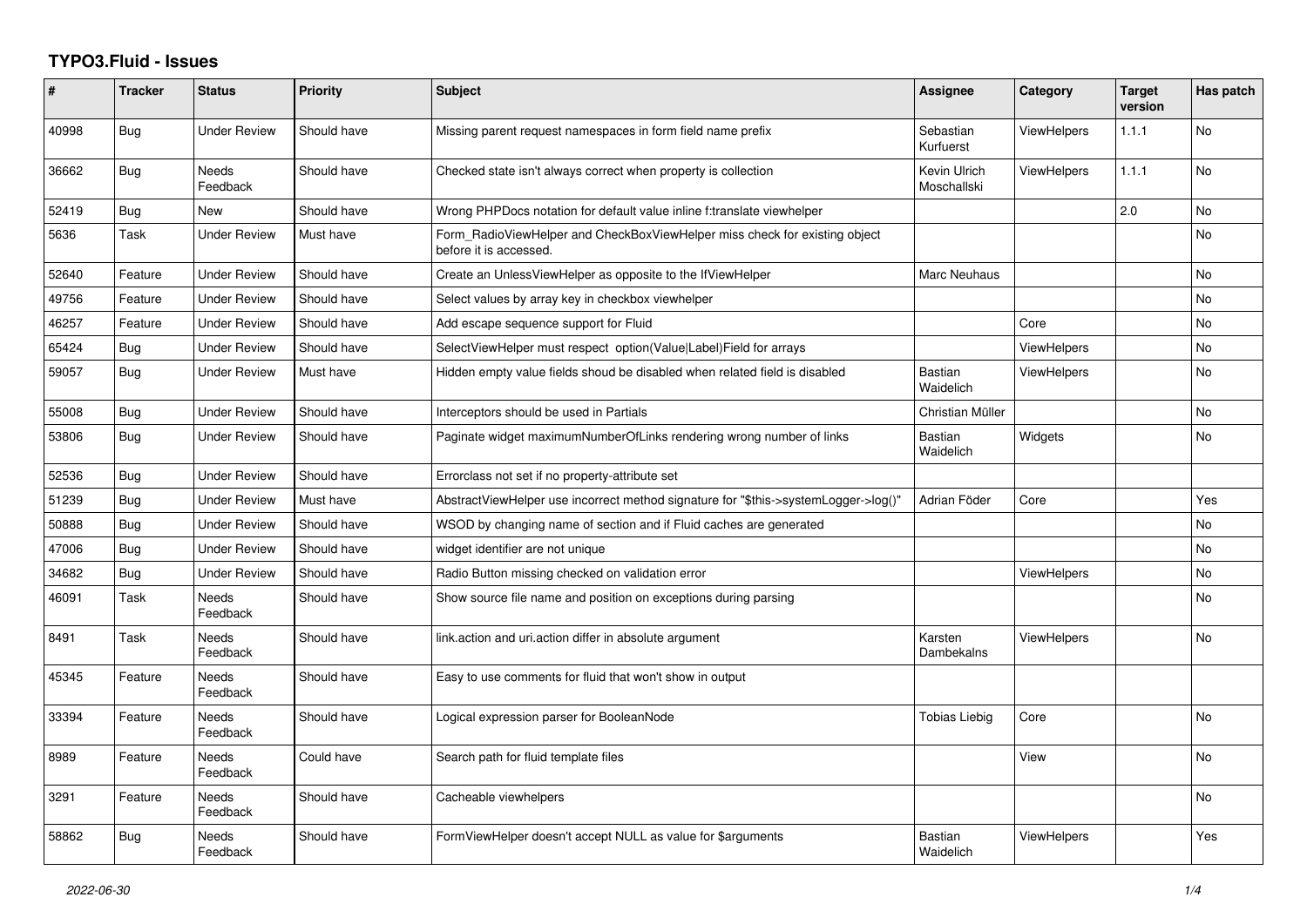| #     | <b>Tracker</b> | <b>Status</b>            | <b>Priority</b>      | Subject                                                                                                | Assignee               | Category           | <b>Target</b><br>version | Has patch |
|-------|----------------|--------------------------|----------------------|--------------------------------------------------------------------------------------------------------|------------------------|--------------------|--------------------------|-----------|
| 33628 | <b>Bug</b>     | <b>Needs</b><br>Feedback | Must have            | Multicheckboxes (multiselect) for Collections don't work                                               | Christian Müller       | ViewHelpers        |                          | No        |
| 9005  | Feature        | Accepted                 | Could have           | Fluid Template Analyzer (FTA)                                                                          | Sebastian<br>Kurfuerst |                    |                          |           |
| 5933  | Feature        | Accepted                 | Should have          | Optional section rendering                                                                             | Sebastian<br>Kurfuerst | ViewHelpers        |                          | No.       |
| 28551 | Bug            | Accepted                 | Should have          | (v4) backport VHTest                                                                                   | Sebastian<br>Kurfuerst |                    |                          | No        |
| 56237 | Task           | New                      | Should have          | in-line (Condition) View Helpers should not evaluate on parsing                                        |                        |                    |                          | No        |
| 54195 | Task           | New                      | Should have          | Rename and move FormViewHelper's errorClass value, currently 'f3-form-error'                           | Adrian Föder           | ViewHelpers        |                          | No        |
| 47669 | Task           | New                      | Should have          | FormViewHelper does not define the default request method                                              |                        |                    |                          | No        |
| 45394 | Task           | New                      | Should have          | Forwardport Unit test for standalone view                                                              |                        | View               |                          | No        |
| 43072 | Task           | New                      | Should have          | Remove TOKENS for adding templates fallback in Backporter                                              |                        | View               |                          | No        |
| 43071 | Task           | New                      | Should have          | Remove TOKENS for adding fallback teplates in B                                                        |                        |                    |                          | No        |
| 42743 | Task           | New                      | Should have          | Remove inline style for hidden form fields                                                             |                        |                    |                          | No        |
| 34309 | Task           | New                      | Could have           | Unknown ViewHelpers cause exception - should be handled more graceful                                  |                        | ViewHelpers        |                          | No        |
| 32035 | Task           | New                      | Should have          | Improve fluid error messages                                                                           |                        | Core               |                          | Yes       |
| 26664 | Task           | New                      | Won't have this time | Clean up Form ViewHelpers                                                                              |                        | ViewHelpers        |                          | No        |
| 26658 | Task           | New                      | Won't have this time | Make Form ViewHelpers consistent                                                                       |                        | ViewHelpers        |                          | No        |
| 10911 | Task           | New                      | Should have          | Tx_Fluid_ViewHelpers_Form_AbstractFormViewHelper->renderHiddenIdentityField<br>should be more reliable |                        | ViewHelpers        |                          | No        |
| 9950  | Task           | New                      | Should have          | Binding to nested arrays impossible for form-elements                                                  |                        | ViewHelpers        |                          |           |
| 60271 | Feature        | New                      | Should have          | Paginate viewhelper, should also support arrays                                                        |                        |                    |                          | No        |
| 60181 | Feature        | New                      | Could have           | Caching mechanism for Fluid Views/Templates                                                            |                        | View               |                          | No        |
| 60003 | Feature        | New                      | Should have          | Add required-Attribute to f:form.password                                                              |                        | <b>ViewHelpers</b> |                          | No        |
| 51277 | Feature        | New                      | Should have          | ViewHelper context should be aware of actual file occurrence                                           |                        |                    |                          | No        |
| 51100 | Feature        | New                      | Must have            | Links with absolute URI should have the option of URI Scheme                                           |                        | <b>ViewHelpers</b> |                          | No        |
| 48355 | Feature        | New                      | Could have           | Assign output of viewhelper to template variable for further processing.                               |                        |                    |                          |           |
| 46545 | Feature        | New                      | Should have          | Better support for arrays in options of SelectViewHelper                                               |                        |                    |                          | No        |
| 45153 | Feature        | <b>New</b>               | Should have          | f:be.menus.actionMenuItem - Detection of the current select option is insufficient                     |                        |                    |                          | No        |
| 42397 | Feature        | New                      | Should have          | Missing viewhelper for general links                                                                   |                        |                    |                          | No        |
| 40081 | Feature        | New                      | Should have          | Allow assigned variables as keys in arrays                                                             |                        |                    |                          | No        |
| 39936 | Feature        | New                      | Should have          | registerTagAttribute should handle default values                                                      |                        | ViewHelpers        |                          | No        |
| 38130 | Feature        | New                      | Should have          | Checkboxes and multiple select fields should have an assignable default value                          |                        |                    |                          | No        |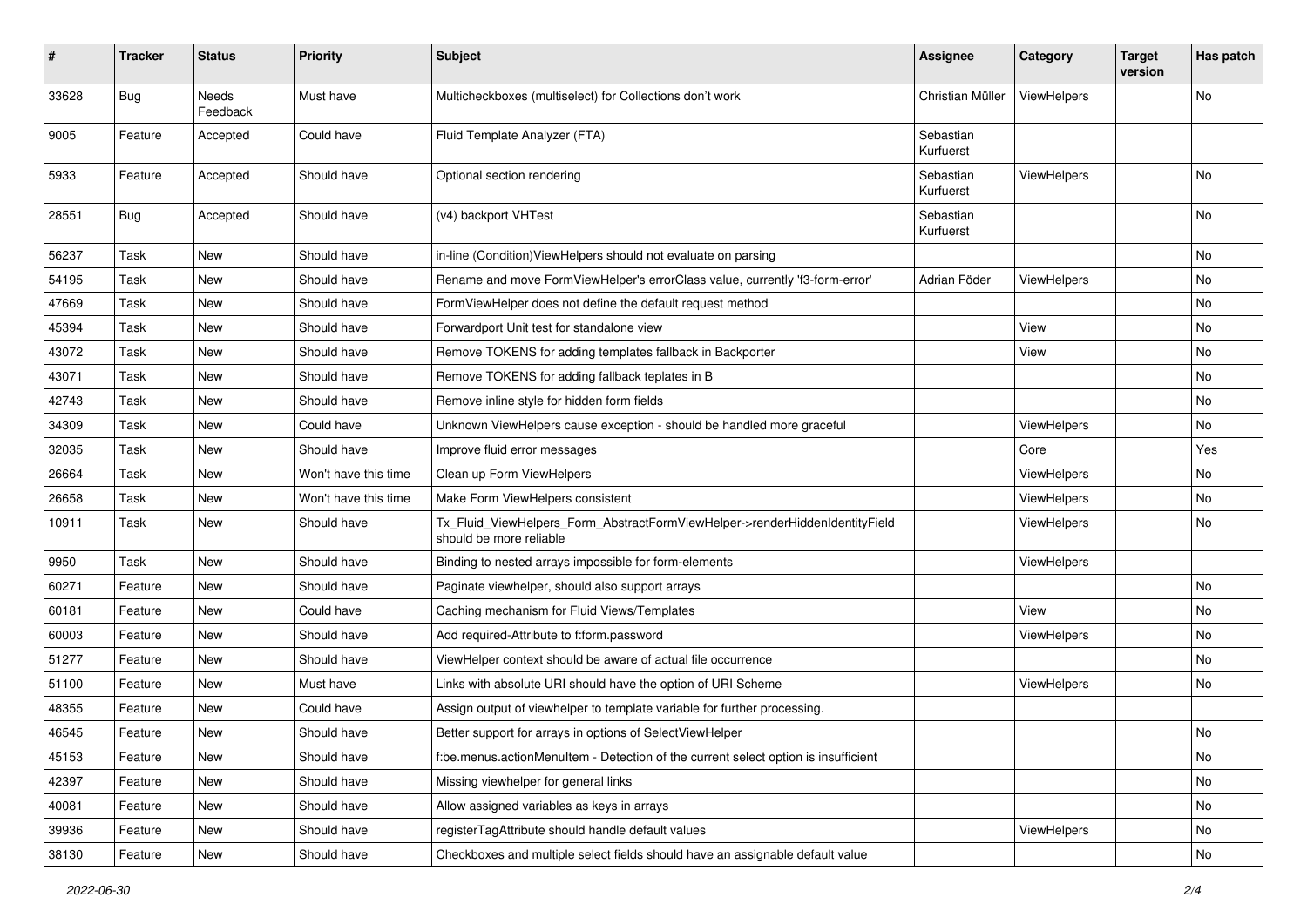| #     | <b>Tracker</b> | <b>Status</b> | <b>Priority</b> | Subject                                                                                                     | <b>Assignee</b>        | Category    | <b>Target</b><br>version | Has patch |
|-------|----------------|---------------|-----------------|-------------------------------------------------------------------------------------------------------------|------------------------|-------------|--------------------------|-----------|
| 37095 | Feature        | New           | Should have     | It should be possible to set a different template on a Fluid TemplateView inside an<br>action               | Christopher<br>Hlubek  |             |                          | No        |
| 36559 | Feature        | New           | Could have      | New widget progress bar                                                                                     |                        |             |                          | Yes       |
| 36410 | Feature        | New           | Should have     | Allow templates to send arguments back to layout                                                            |                        | ViewHelpers |                          | No        |
| 33215 | Feature        | New           | Should have     | RFC: Dynamic values in ObjectAccess paths                                                                   |                        |             |                          | No        |
| 31955 | Feature        | <b>New</b>    | Should have     | f:uri.widget                                                                                                |                        | Widgets     |                          | No        |
| 30555 | Feature        | New           | Could have      | Make TagBuilder more extensible                                                                             |                        | Core        |                          | No        |
| 10472 | Feature        | New           | Could have      | Fluid Standalone distribution                                                                               |                        | Core        |                          | No        |
| 9514  | Feature        | New           | Should have     | Support explicit Array Arguments for ViewHelpers                                                            |                        |             |                          |           |
| 7608  | Feature        | <b>New</b>    | Could have      | Configurable shorthand/object accessor delimiters                                                           |                        | Core        |                          | Yes       |
| 4704  | Feature        | New           | Should have     | Improve parsing exception messages                                                                          |                        | Core        |                          |           |
| 3725  | Feature        | New           | Could have      | <b>CSS Engine</b>                                                                                           | Christian Müller       | ViewHelpers |                          | No        |
| 1907  | Feature        | New           | Could have      | Default values for view helpers based on context                                                            |                        | Core        |                          |           |
| 60856 | Bug            | New           | Must have       | Target attribute not supported by the form viewhelper                                                       |                        | ViewHelpers |                          | Yes       |
| 58983 | Bug            | New           | Should have     | format.date does not respect linebreaks and throws exception                                                |                        |             |                          | No        |
| 58921 | Bug            | New           | Should have     | f:form.* VHs crash if NOT inside f:form but followed by f:form                                              |                        |             |                          | No        |
| 57885 | Bug            | New           | Must have       | Inputs are cleared from a second form if the first form produced a vallidation error                        |                        |             |                          | No        |
| 54284 | Bug            | New           | Should have     | Default Option for Switch/Case VH                                                                           |                        | ViewHelpers |                          | No        |
| 52591 | Bug            | New           | Should have     | The Pagination Widget broken for joined objects                                                             |                        |             |                          | No        |
| 49600 | Bug            | New           | Should have     | f:form tag shown as a HTML on frontend                                                                      |                        | ViewHelpers |                          | No        |
| 49038 | Bug            | New           | Must have       | form.select does not select the first item if prependOptionValue is used                                    |                        |             |                          | No        |
| 40064 | Bug            | New           | Must have       | Multiselect is not getting persisted                                                                        |                        | ViewHelpers |                          | No        |
| 39990 | Bug            | New           | Should have     | Same form twice in one template: hidden fields for empty values are only rendered<br>once                   |                        | Core        |                          | No        |
| 38369 | Bug            | New           | Must have       | Resource ViewHelpers should not fall back to request package                                                |                        | View        |                          | No        |
| 37619 | Bug            | New           | Should have     | Fatal Error when using variable in name attribute of Section ViewHelper                                     |                        | ViewHelpers |                          | No        |
| 36655 | Bug            | New           | Should have     | <b>Pagination Links</b>                                                                                     |                        | Widgets     |                          | No        |
| 33551 | Bug            | New           | Must have       | View helper values break out of a partial scope                                                             | Sebastian<br>Kurfuerst | Core        |                          | No        |
| 30937 | Bug            | New           | Should have     | CropViewHelper stringToTruncate can't be supplied so it can't be easily extended                            |                        | ViewHelpers |                          | Yes       |
| 28554 | <b>Bug</b>     | New           | Should have     | (v4) implement feature flag to disable caching                                                              |                        |             |                          | No        |
| 28553 | Bug            | New           | Should have     | improve XHProf test setup                                                                                   |                        |             |                          | No        |
| 28552 | Bug            | New           | Should have     | (v5) write ViewHelper test for compiled run; adjust functional test to do two passes<br>(uncached & cached) |                        |             |                          | No        |